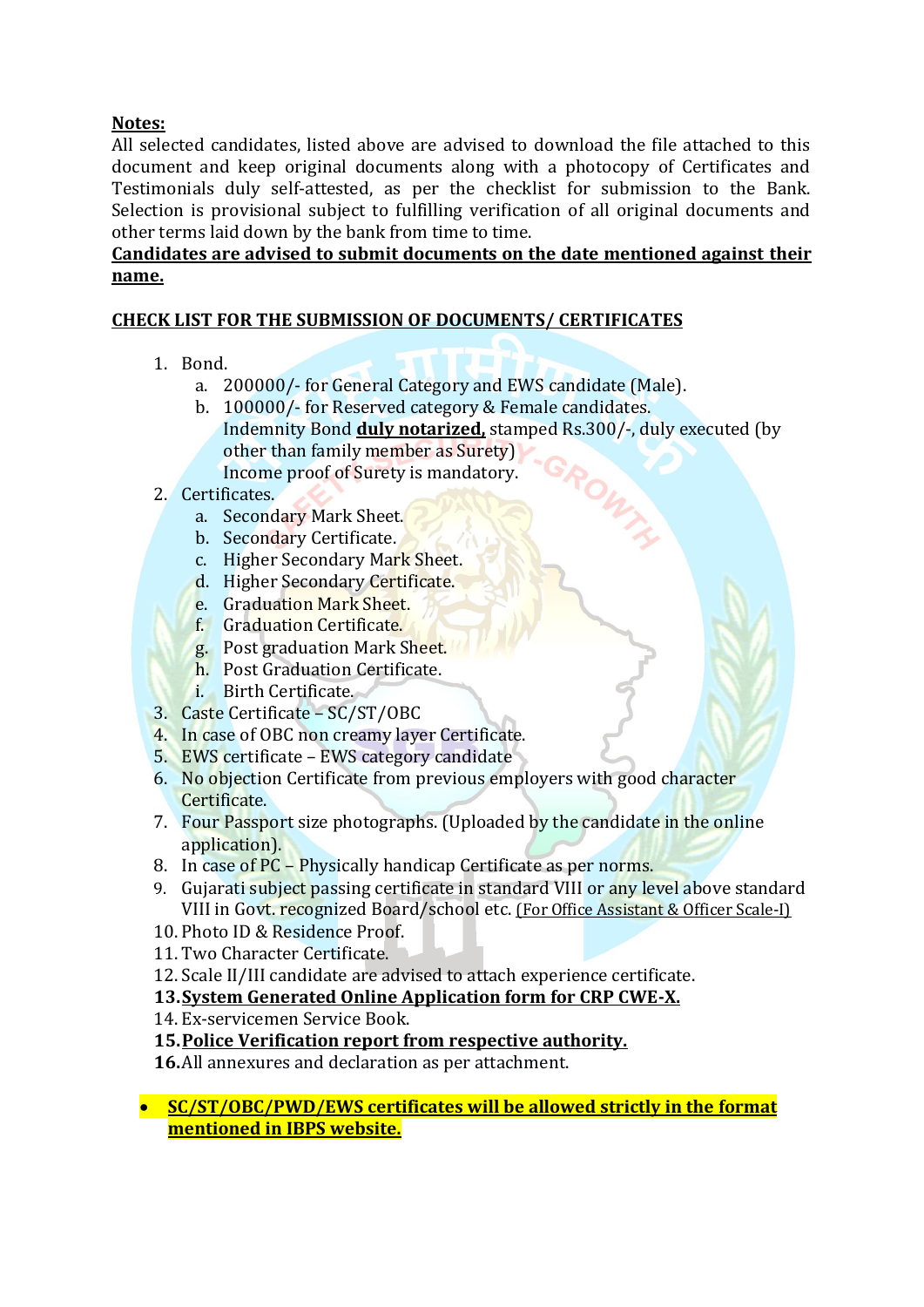**ANNEXURE – A**

The Chairman Saurashtra Gramin Bank Head Office RAJKOT

Dear Sir,

I hereby undertake that I shall join the service of the Saurashtra Gramin Bank as an Officer Scale-I/II/III and shall continue to serve the Bank. I shall not be entitled to apply for or to accept the offer of any other appointment or appointments, while I am in service of the Bank, without the knowledge and permission in writing of the Saurashtra Gramin Bank for which permission may be withheld without assigning any reason.

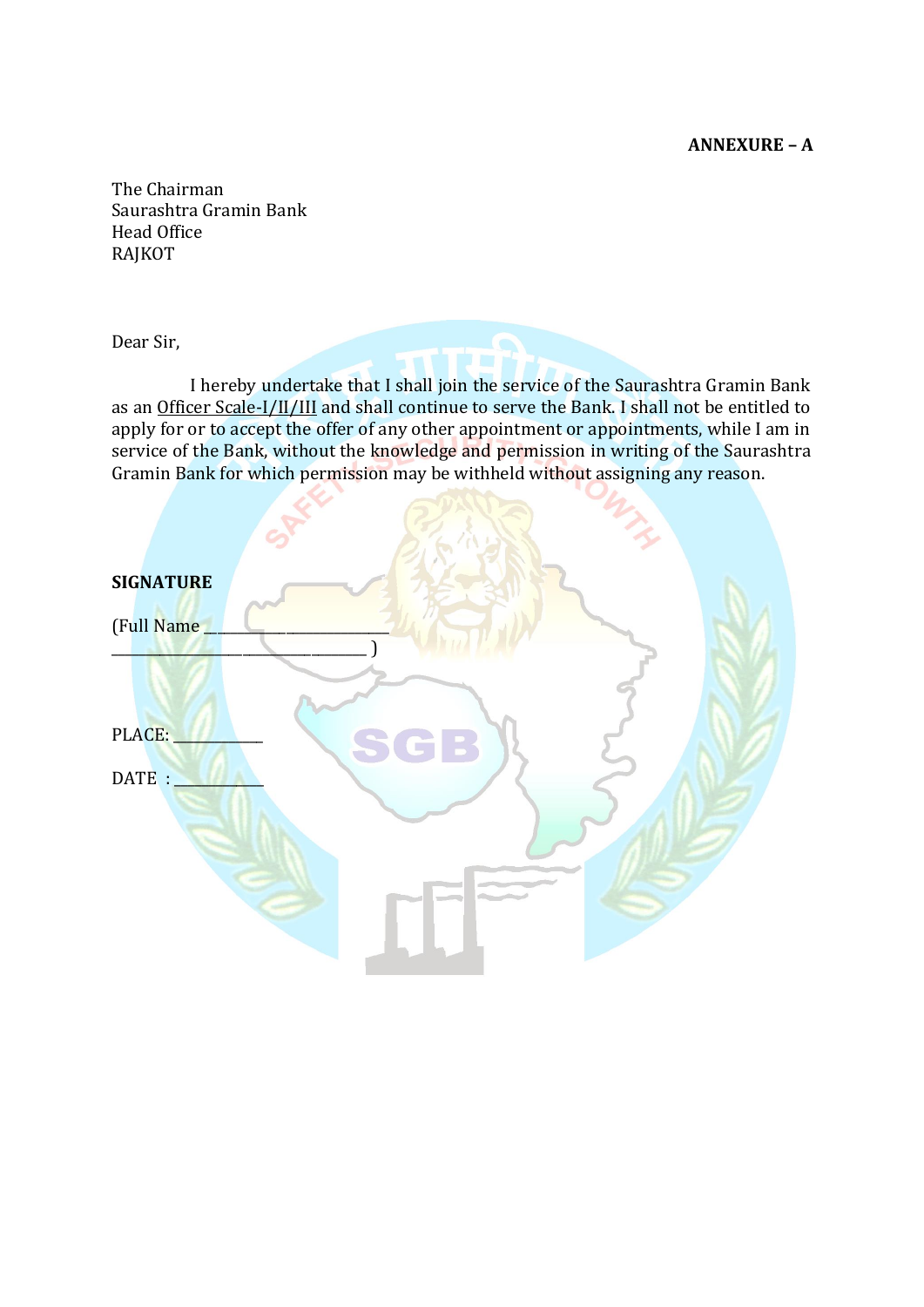# **APPENDIX – II** (See Regulation)

### **FORM – A**

Declaration to be bound by The (Staff) Service Regulation Place : \_\_\_\_\_\_\_\_\_\_\_\_\_\_ Date : \_\_\_\_\_\_\_\_\_\_\_\_\_\_\_

I hereby declare that I have read and understood the Saurashtra Gramin Bank (Employees & Officers) Staff Service Regulations 2010 and I hereby subscribe and agree to be bound by the said regulations.

| Officer Scale I/ II/ III |
|--------------------------|
|                          |
|                          |
|                          |
|                          |
|                          |
|                          |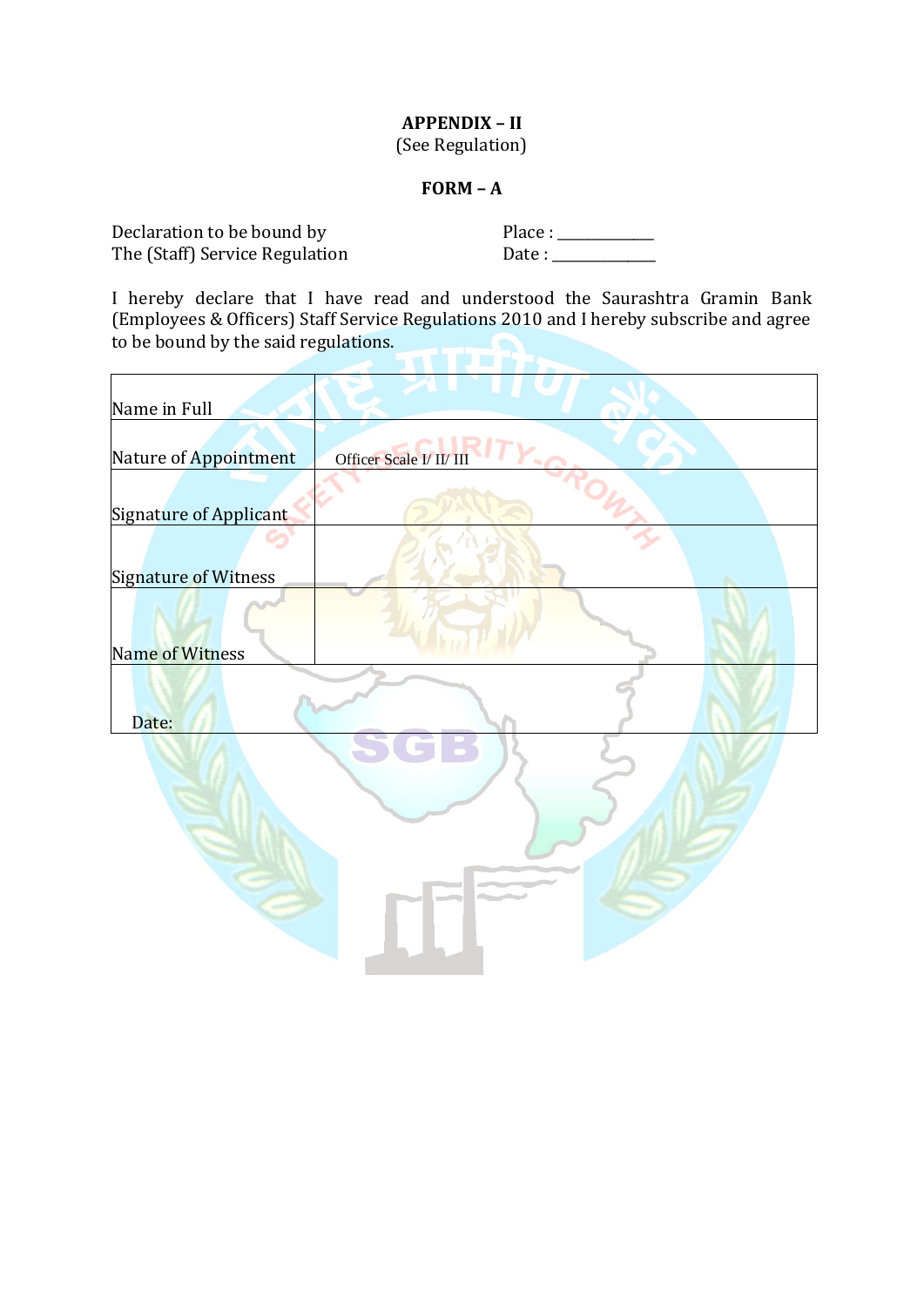### **SCHEDULE-II**

(see regulation 18)

#### **DECLARATION OF FIDELITY & SECRECY**

I,\_\_\_\_\_\_\_\_\_\_\_\_\_\_\_\_\_ do hereby declare that I will faithfully, truly and to the best of my skill execute and perform the duties required of me as an officer or employee of the Saurashtra Gramin Bank and which properly relate the office or position held by me in the bank

I further declare that I will not divulge or allow to be divulged to any person not legally entitled there to any information relating to the affairs of the bank or to the affairs of any person having any dealing with the bank and nor I will allow any such person to inspect or have access to any books or documents or electronic record belonging to or in possession of the bank and relation to the business of the bank or the business of any person having any dealing with bank. person having any dealing with bank.  $\bigcirc$  URIT

 $\sim$ 

| Name in Full                                      |
|---------------------------------------------------|
| Nature of Appointment<br>Officer Scale I/ II/ III |
| <b>Signature of Applicant</b>                     |
| Date                                              |
| Signed before me                                  |
| Name of Witness                                   |
| <b>Signature of Witness</b>                       |
| Designation (if any)                              |
| <b>Address of Witness</b>                         |
|                                                   |
|                                                   |
|                                                   |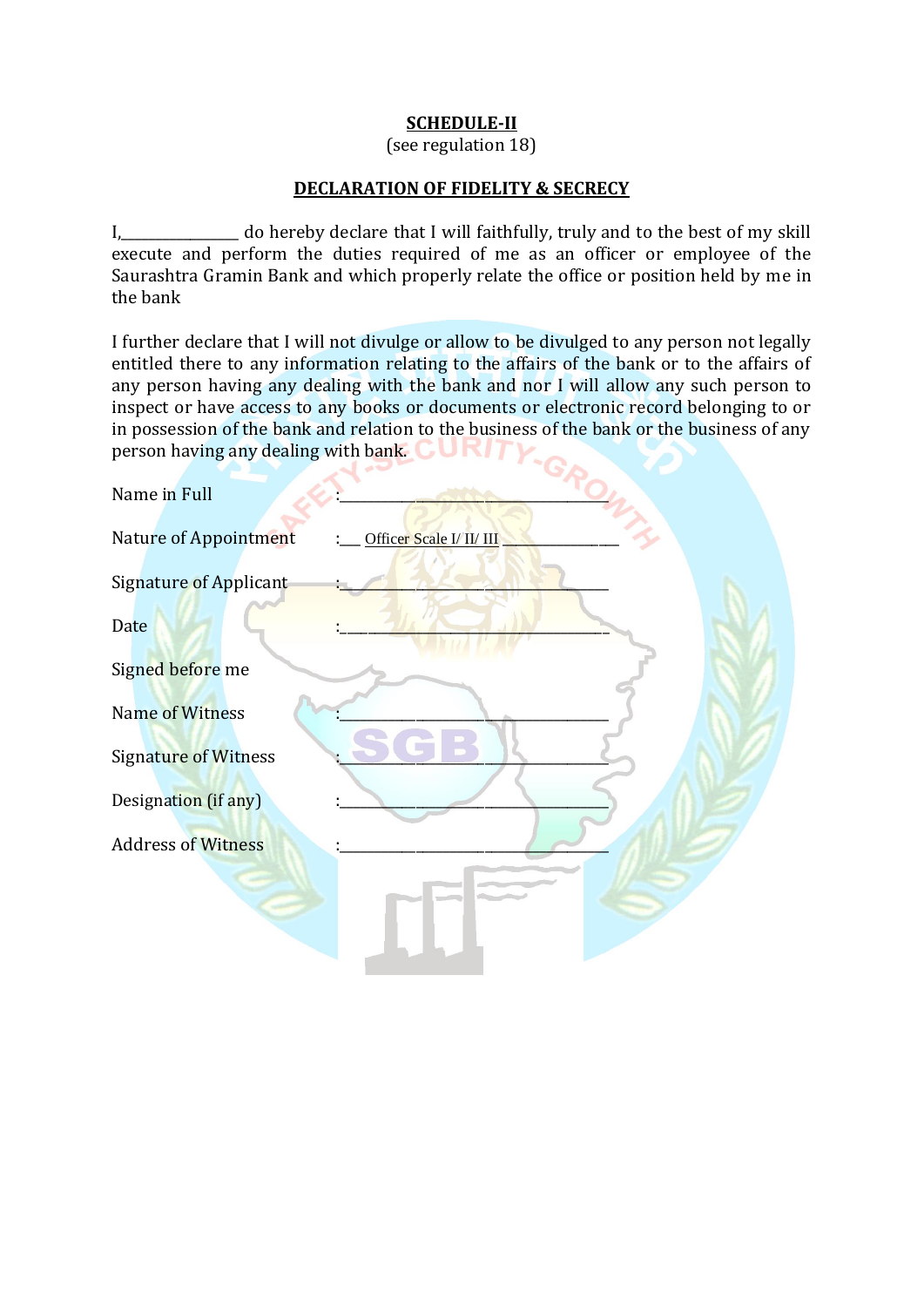### **SCHEDULE-III**

(see regulation 73)

### **DECLARATION OF DOMICILE**

PLACE: \_\_\_\_\_\_\_\_\_\_\_ DATE : \_\_\_\_\_\_\_\_\_\_\_\_\_ I, the undersigned entering in the service of the Saurashtra Gramin Bank, hereby declare \_\_\_\_\_\_\_\_\_\_\_\_\_\_\_\_\_\_\_\_\_\_ in \_\_\_\_\_\_\_\_\_\_\_\_\_\_\_\_\_\_\_\_\_ as my Place of Domicile. (Place) (District) \* 2. The above is my place of birth.

OR The above is not my place of birth, but has been declared as my place of domicile, for the reasons given below:--

 $\mathcal{L} = \mathcal{L} \mathcal{L}$  $\blacksquare$  $\sim$  6  $\sim$  6  $\sim$  6  $\sim$  6  $\sim$  6  $\sim$  6  $\sim$  6  $\sim$  6  $\sim$  6  $\sim$  6  $\sim$  6  $\sim$  6  $\sim$  6  $\sim$  6  $\sim$  6  $\sim$  6  $\sim$  6  $\sim$  6  $\sim$  6  $\sim$  6  $\sim$  6  $\sim$  6  $\sim$  6  $\sim$  6  $\sim$  6  $\sim$  6  $\sim$  6  $\sim$  6  $\sim$  6  $\sim$  6  $\sim$  6  $\sim$ 

SIGNATURE NAME IN FULL DESIGNATION

 $\mathcal{L}$ 

\* **Strike out whichever is not applicable**.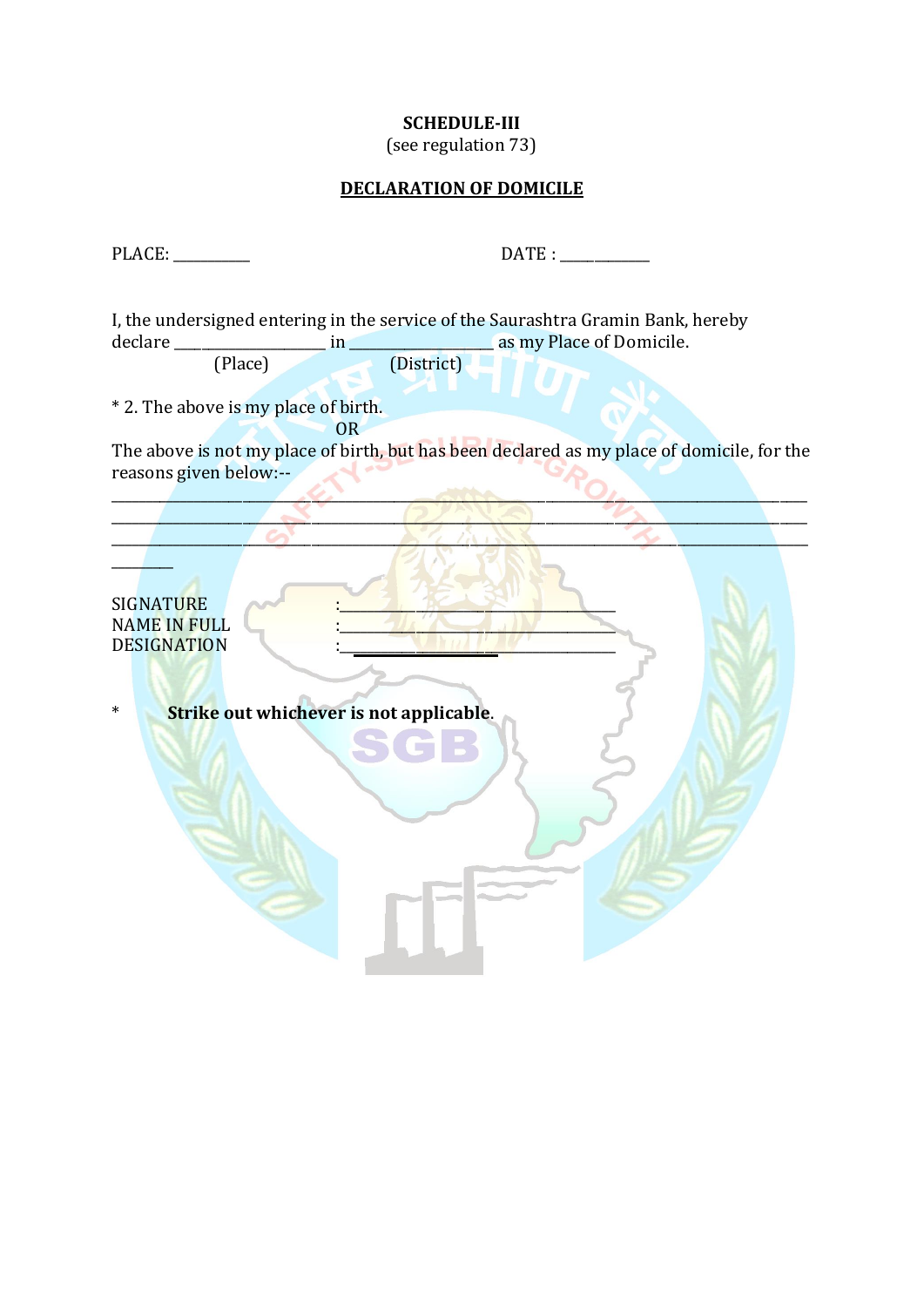### **SCHEDULE-I** [see regulation  $5(4)(ii)$ ] DECLARATION OF MARITAL STATUS

## **DECLARATION TO BE OBTAINED FROM NEW ENTRANTS TO Saurashtra Gramin Bank's SERVICE**

I, Shri / Smt./ Kumari\_\_\_\_\_\_\_\_\_\_\_\_\_\_\_\_\_\_\_\_\_\_\_\_\_\_\_\_\_\_\_\_\_\_\_\_\_\_\_\_\_\_\_\_\_\_\_\_\_\_\_\_\_\_\_\_\_\_\_\_\_\_\_\_\_\_\_\_\_\_\_\_\_\_ D/O , S/O \_\_\_\_\_\_\_\_\_\_\_\_\_\_\_\_\_\_\_\_\_\_\_\_\_\_\_\_\_\_\_\_\_\_\_\_\_\_\_\_\_\_\_\_\_\_\_\_\_\_\_\_\_\_\_\_\_\_\_\_\_\_\_\_\_\_\_\_\_\_\_\_ declare as under :

- (a) That I am unmarried / a widower / a widow.
- (b) That I am married and have only one spouse living.
- (c) That I have entered in to a contracted marriage with a person having a Spouse living. Application for grant of exemption is enclosed.
- (d) That I have entered into a contracted marriage with another person during the life time of my spouse. Application for grant of exemption is enclosed.

I solemnly affirm that the above declaration is true and I understand that in the event of the declaration being found to be incorrect after my appointment, I shall be liable to be dismissed from service.

DATE : PLACE :\_\_\_\_\_\_\_\_\_\_\_\_\_\_\_\_\_\_\_\_\_ SIGNATURE : where  $\mathcal{L}$ 

\* **Note : Please delete clause / clauses not applicable.**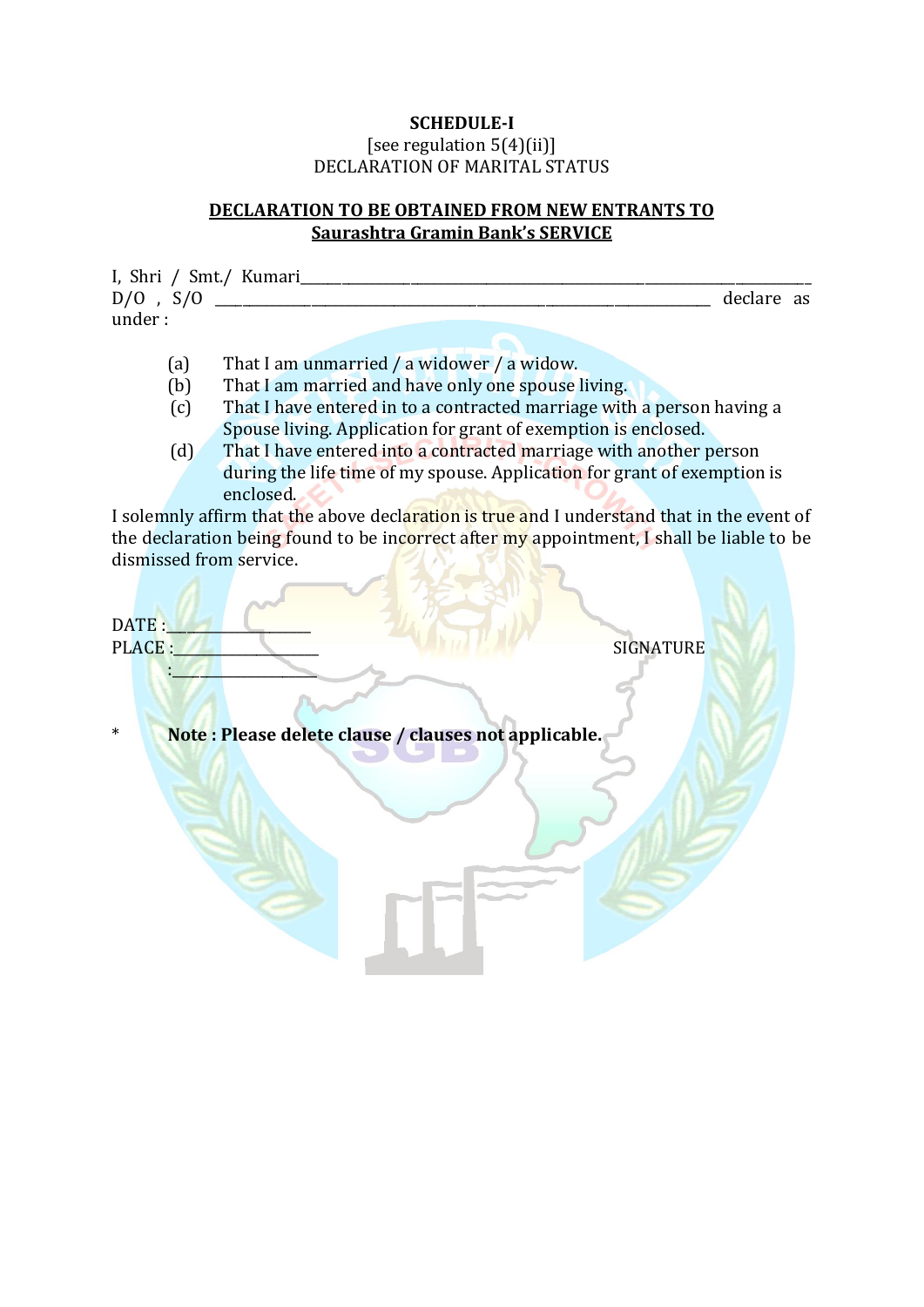#### **FORM – D**

Dated at \_\_\_\_\_\_\_\_\_\_\_\_ on \_\_\_\_\_\_\_\_\_\_\_\_\_\_\_\_\_\_\_\_\_\_

I, the undersigned \_\_\_\_\_\_\_\_\_\_\_\_\_\_\_\_\_\_\_\_\_\_\_\_\_\_\_\_\_\_\_\_\_\_\_\_\_\_\_\_\_\_\_ daughter/ son of Shri  $\blacksquare$  hereby declare that I am now entering the services of the Saurashtra Gramin Bank on probation and that I shall continue to serve the Bank in that capacity unless and until I have been formally placed on the permanent staff and as such probationer, my services, in accordance with the Bank's Rules of Service and pay for the staff, for which I am to receive remuneration at the rate of Rs.  $_{\text{L}}$ (Basic x 12) per annum, can at any time, without assigning any reason, be

immediately terminated at the Bank's pleasure, on payment of salary up to the date of such termination only. I further declare that I am not an undercharged bankrupt, nor have I am at any time, been adjudicated insolvent or suspended payment or been convicted by a criminal court of an offence involving moral turpitude.

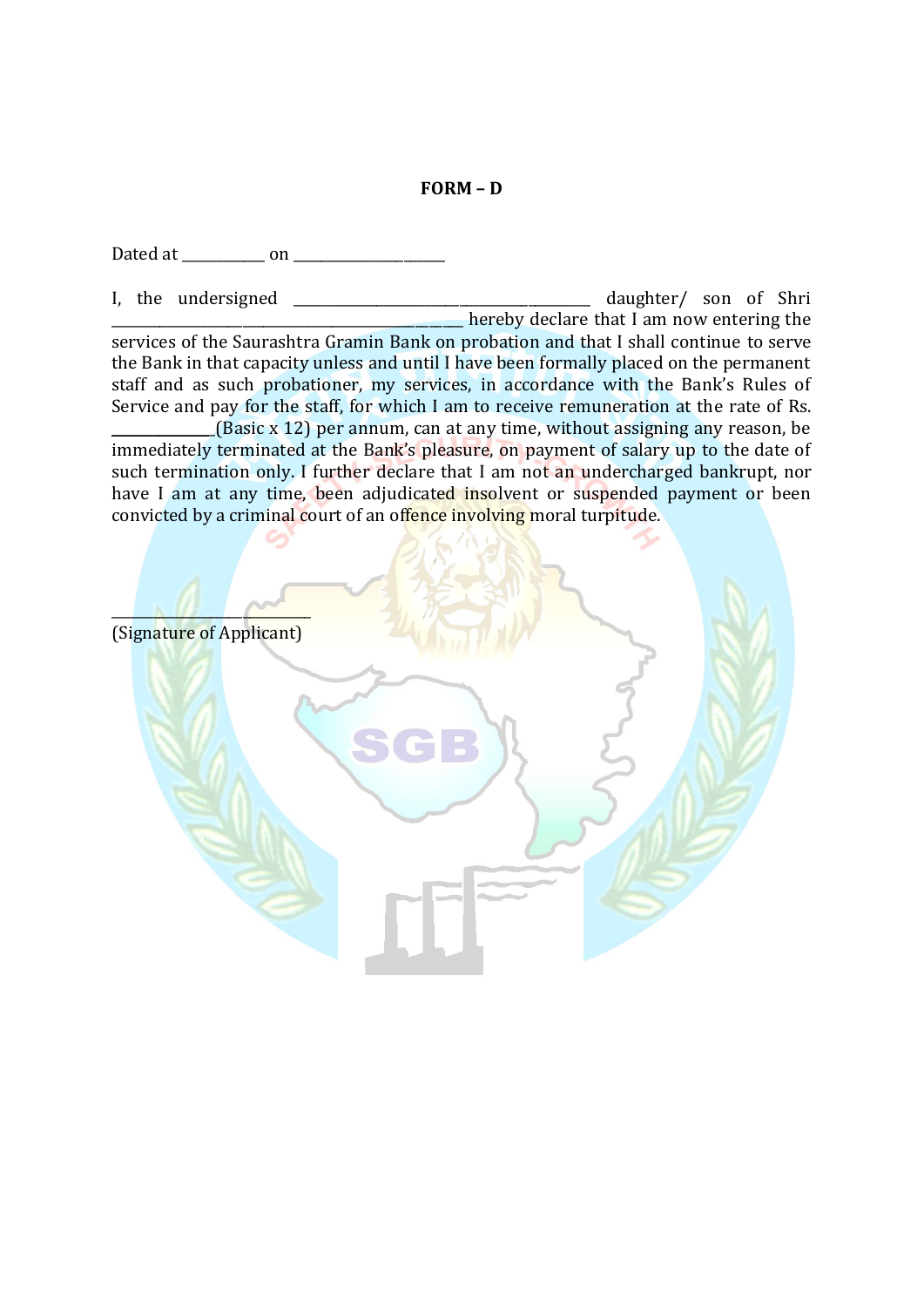# **IDENTITY SLIP**

**Photo of Candidate**

| <b>Full Name and Present Postal Address</b>        |            |
|----------------------------------------------------|------------|
| Designation                                        |            |
| Father's Name                                      |            |
| Mother's Name                                      |            |
| Whether S.C. / S.T.                                |            |
| <b>Identification Mark</b>                         |            |
| Date of Birth                                      |            |
| Place of Birth                                     |            |
| Date of Joining                                    |            |
| <b>Academic Qualification</b>                      |            |
| Previous Experience (with details)                 |            |
| Special qualification(if any)                      |            |
| Original Residence                                 |            |
| <b>Permanent Address</b>                           |            |
| Nearest Telephone Number (EXCEPT SELF)             |            |
| <b>Present Salary Grade</b>                        | Rs.        |
| Whether married or single                          |            |
| Name & Age of Spouse                               |            |
| Number of dependent Sons with age of each          |            |
| Number of dependents Daughters with age<br>of each |            |
| Number of dependent parents                        |            |
| Number of unmarried and dependent                  |            |
| sisters with age of each                           |            |
| Total Dependents including the                     |            |
| employee(in units) $*$                             |            |
| Mobile No.                                         | (2)<br>(1) |
| <b>Email Address</b>                               |            |
| PLACE:                                             |            |
|                                                    |            |
| DATE :                                             | SIGNATURE: |

## \* **Dependents up to the age of ten years are to be taken as half units and over that age as one for the purpose of calculating the total dependent units.**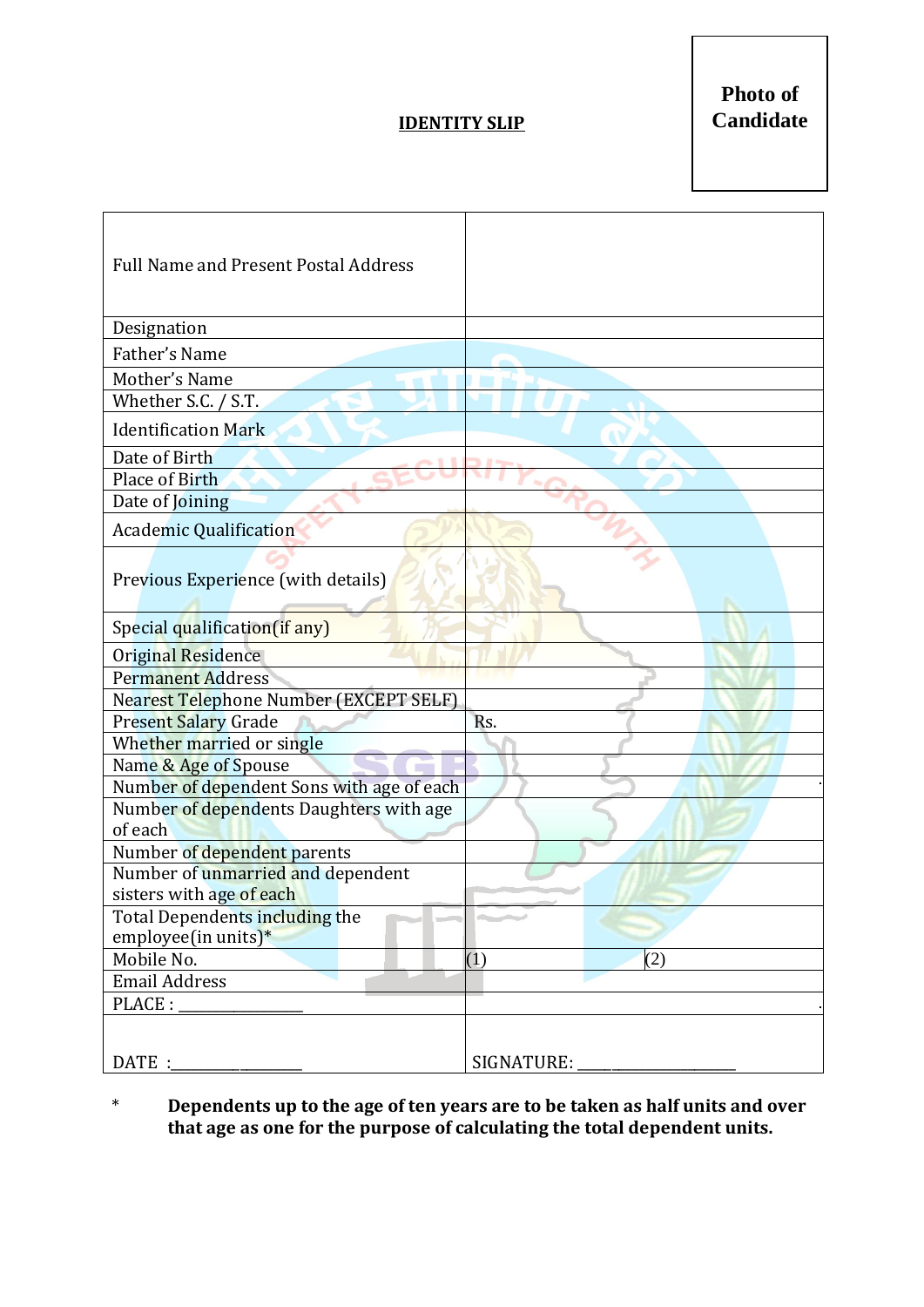## **RULES OF CONDUCT**

### 1. **An employee of the Bank may not**:--

- (i) Borrow money from or in any way place himself under a pecuniary obligation to a broker or money-lender or a subordinate employee of the Bank or any firm or person having dealings with the Bank.
- (ii) Buy or sell stocks, shares or securities of any description without funds to meet the full cost in the cases of a purchase of scrip for delivery in the cases of a sale.
- (iii) Book debts at a race meeting ;
- (iv) Lend money in his private capacity to a constituent of the Bank or have personal dealings with a constituent in the purchase or sale of bills of exchange, Govt. paper or any other securities.
- (v) Except with the permission of the Head –Office guarantee in his private capacity the pecuniary obligation of another person or agree to indemnity in such capacity another person from loss ;
- (vi) Act as agent for in insurance company otherwise than as agent for or on behalf of the Bank ;
- (vii) Be connected with the formation or management of a joint stock company ; OR
- (viii) Engage in any other commercial business or pursuit either on his own account or as agent for another or other.

Provided that nothing in the rules laid down in this paragraph shall be deemed to prohibit an employee from making a bonafide investment of his own funds in such securities as he may wish to buy.

- 2. An employee guilty or infringing any of the provisions of paragraph 1, will render himself liable to dismissal from the service.
- 3. An employee of the Bank may not take an active part in politics or in any political demonstrations nor may be an employee accept office on a municipal council or other public body without the prior sanction of the Bank.
- 4. All employees must maintain the strictest secrecy regarding the Bank's affairs and the affairs of its constituents. Every employee must sign a declaration of fidelity and secrecy at the time of his appointment in the Bank's service in the form prescribed for the purpose.
- 5. An employee accepting from a constituent of the Bank a gift other than of fruit or flowers will, unless the permission of the Bank has been previously obtained, be liable to dismissal from the service.
- 6. An employee may not overdraw his account with the Bank, whether against security or otherwise, without the authority of the Head Office.
- 7. Branch Managers who becomes aware that an employee at his branch is in debt should at once bring the matter to the notice of the Head Office and say whether he considers it desirable or not to retain him in the service.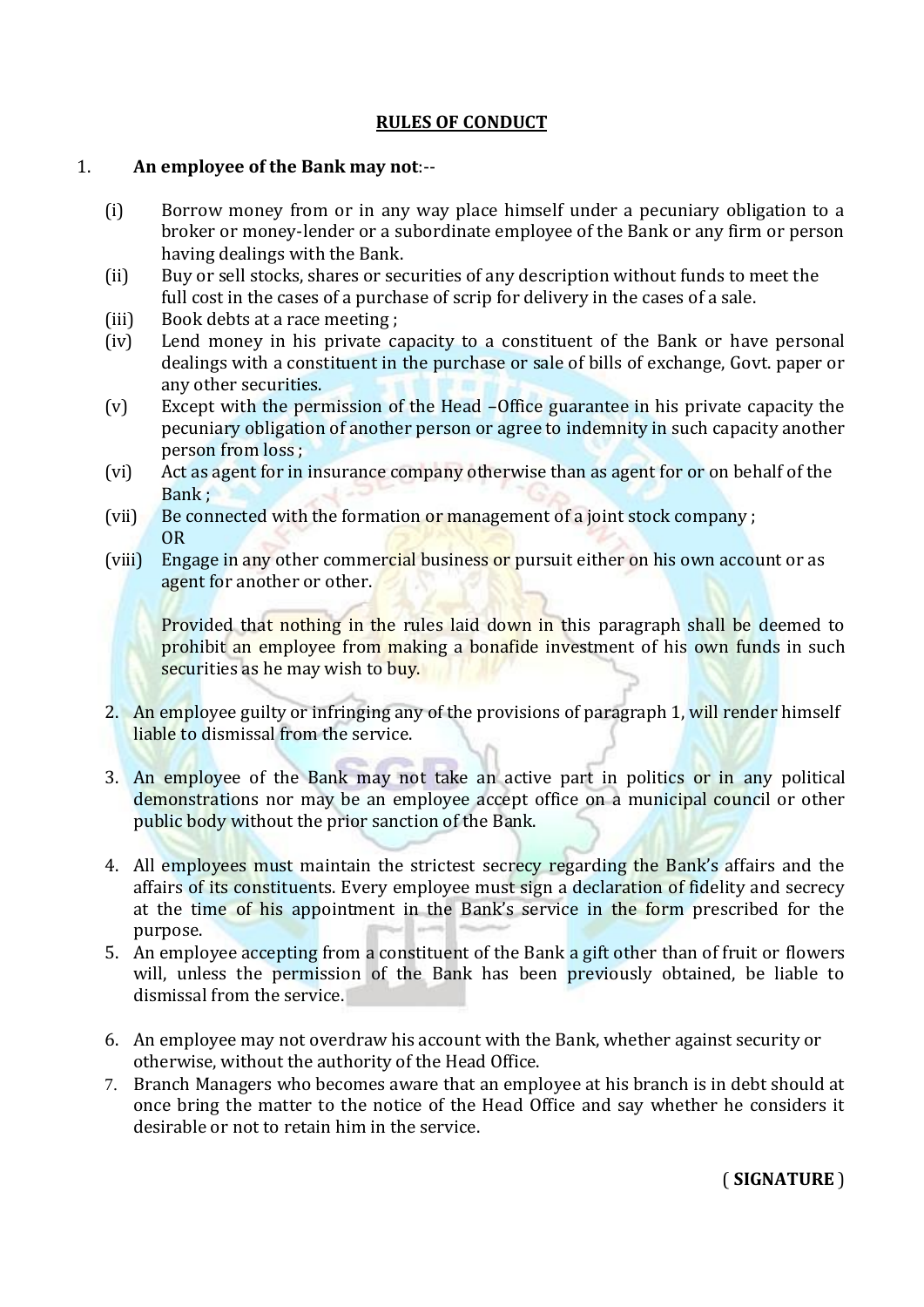8. Employees are forbidden to make personal representations to the Directors of the Bank. Breach of this order will be severally dealt with. Employee at branches who desire to appeal on any matter to higher authority than their Branch Manager must do so by addressing the Head Office through the Branch Manager of their branch. Only whom the Branch Manager refuses or neglects to forward an appeal may it be preferred to the Head Office direct.

9. An employee desires of applying for an appointment elsewhere or for the post in a higher capacity in the Bank itself (if permissible) should forward his application through the Branch Manager of the branch.

10. In terms of the Criminal Law Amendment Act, 1958, the definition of the term 'public servants' as given in Section-21 of the Indian Penal Code has been extended to cover the employees statutory corporations. Accordingly, all employee of the Bank come within the purview of the prevention of corruption act and any other criminal law relating to public servants.

11. These rules of conduct are in addition to the existing Bank's rules and regulations in force and any instructions that may be laid down by the Bank from time to time.

12. I agree to abide by these rules of conduct.

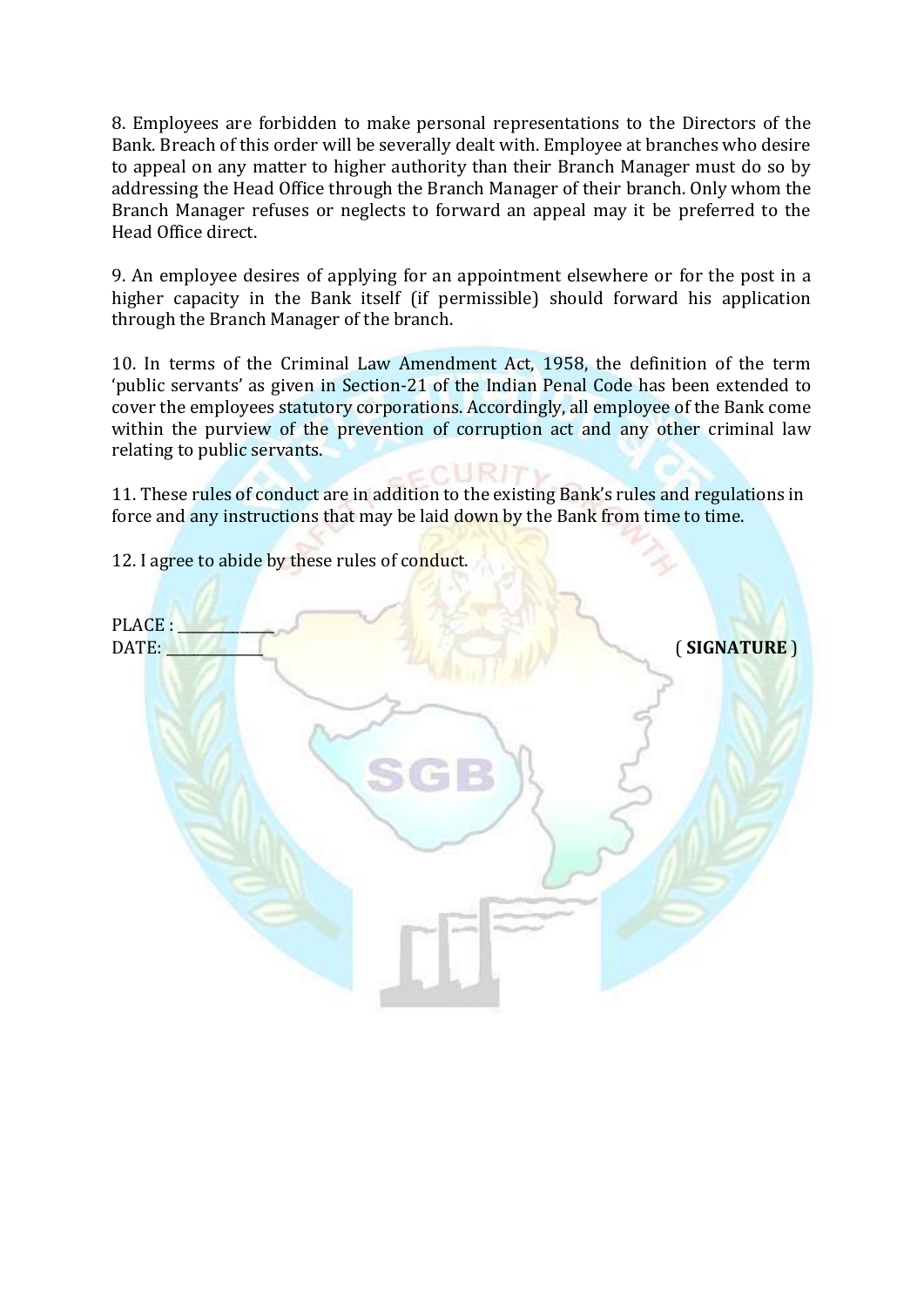RS.300/- **STAMPED** 

### **INDEMNITY BOND WITH SURETY**

|             |                |     |       |       | This Indemnity is made and executed at ________ on this _______ day of $\angle$ / $\angle$ by |          |                      |  |
|-------------|----------------|-----|-------|-------|-----------------------------------------------------------------------------------------------|----------|----------------------|--|
| Shri/ Ms    |                |     |       |       |                                                                                               |          |                      |  |
|             | D/O/ S/O. Shri |     |       |       |                                                                                               |          | a permanent resident |  |
| $\sigma$ of |                |     |       |       | hereinafter called "Employee", the                                                            |          |                      |  |
| party       | of             | the | first | part, | and Shri/ Ms                                                                                  |          |                      |  |
|             |                |     |       |       | (NAME OF SURETY) D/o /                                                                        |          |                      |  |
| $S/O$ Shri  |                |     |       |       |                                                                                               | $\alpha$ | permanent            |  |
| resident of |                |     |       |       |                                                                                               |          | (ADDRESS OF          |  |
|             |                |     |       |       | SURETY) hereinafter called "Surety", the party of the second part, in favor Saurashtra        |          |                      |  |
|             |                |     |       |       | Gramin Bank, a body corporate constituted under the RRB Act, 1976, having its Head            |          |                      |  |
|             |                |     |       |       | Office at Tagor Road, Wing-2, First floor, LIC Jeevan Prakash Building Rajkot-360001          |          |                      |  |

The terms 'Employee', 'Surety' and the 'Employer Bank' unless repugnant to the context shall mean and include their heirs, legal representatives, successors, executors and administrators.

Whereas the employee has been selected for appointment as an Officer Scale-I/II/III in the service of the Employer Bank.

Whereas an Offer of appointment containing the terms and conditions of the appointment has already been issued to the Employee vide letter No. dated. The of the Employer Bank.

Whereas the acceptance of the terms and conditions of the appointment has already been communicated to the employer bank on by the employee.

Whereas one of the terms and conditions of the appointment is the Employee has to serve the Employer Bank viz. Saurashtra Gramin Bank for a minimum period of probation after appointment, has to execute an indemnity with surety in favor of Employer Bank.

#### **NOW THIS INDENTURE WITNESSETH AS UNDER :**

hereinafter called "Employer Bank".

1. In compliance of the aforesaid condition in Offer of Appointment subject to which the Employer Bank has agreed to give appointment to the candidate, the Employee hereby undertakes to serve the Employer Bank for a minimum period of probation.

2. The party of the second part i.e. **2.** The party of the second part i.e. agrees to stand as Surety for the due performance of the obligation of the Employee under this agreement of indemnity. In case of breach of the terms of this indemnity by the Employee and failure to indemnify the Bank, the Surety shall be jointly and severally liable to pay the aforesaid amount of Rs.  $\qquad \qquad$  (Rs. to Employer-Bank with interest at the rate as specified above immediately on demand. (Rs.200000/- for General and EWS Category & Rs.100000/-for SC/ST/OBC/WOMEN/PH/EX) This amount is in addition to the Notice pay payable as per SGB Staff Service Regulation-2010.

3. The Employee further agrees and undertakes that in case he/she commits breach of the above condition and resigns from or leaves/abandons the service and /or neglects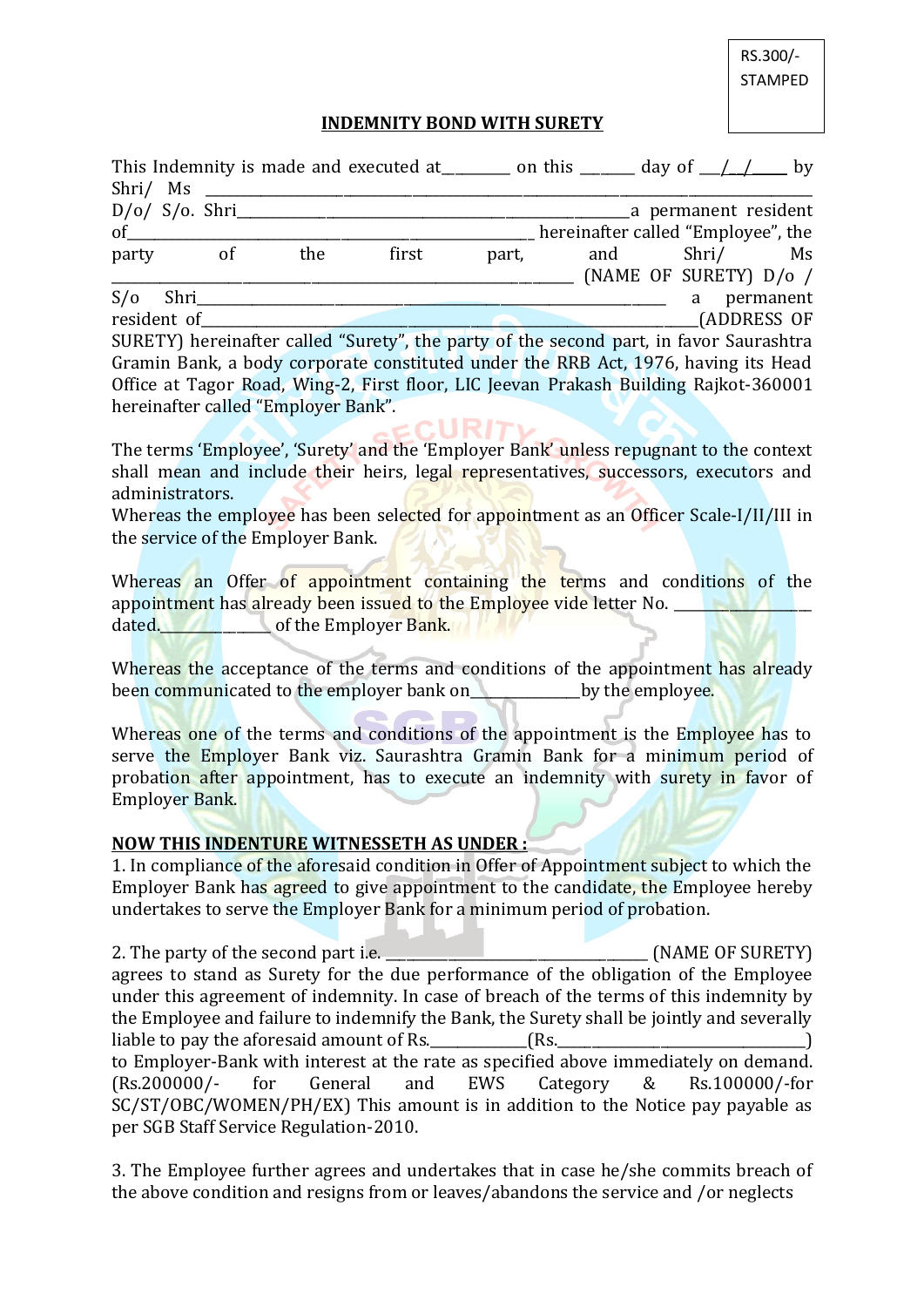in performance of the duty assigned to him leading to termination of his/her service as per rules/regulations by the Employer-Bank for all losses, costs, charges and expenses up to extent of Rs.\_\_\_\_\_\_\_\_\_\_\_\_\_\_(Rs.\_\_\_\_\_\_\_\_\_\_\_\_\_\_\_\_\_\_\_\_\_\_\_\_\_\_\_\_\_\_\_\_\_\_\_\_\_\_\_\_\_\_) and pay an amount of Rs. (Rs. The summary only with the interest thereon @ 12% per annum from the date of breach of the above till payment as liquidated damages/cost of training including on the job training, the expenses which the bank has incurred/may have to incur in recruiting another employee at his/her place, and also on account of business loss suffered/to be suffered by Employer-Bank during intervening period. The employee and surety agree that assessment of liquidated damages as assessed as Rs. \_\_\_\_\_\_\_\_\_\_ are reasonable, which they both agree to pay jointly and severally in case demand is made by the employer bank.

4. Notwithstanding anything contained herein above, furnishing of this indemnity will not create any right in favor of the Employee to continue in the service of Employer Bank for the aforesaid term of TWO years, and the Employer-Bank shall always have the right to take appropriate action against the Employee as per terms of the appointment letter and/or the rules and regulations of the employer bank as applicable, in case of commission of any misconduct by the Employee.

5. The amount specified above shall constitute a debt owing to the Employer-Bank and shall be recoverable from the Employee and the Surety jointly and severally with interest thereon at the rate specified above till payment.

6. The bond can be allowed to carry forward in case the staff applies through proper channel for job in Public Sector Units and gets selected subject to acceptance by the respective Public Sector Unit.

IN WITNESS whereof, the EMPLOYEE & the SURETY have put their signatures in the presence of the witnesses. Signed and delivered by the Party of the first part i.e. the Employee having read and understood the contents terms of this Agreement Signed and delivered by the Party of the second part i.e. the Surety having read and understood the contents/terms of the Agreement



WITNESS: NAME & ADDRESS OF WITNESS: Signature of Witness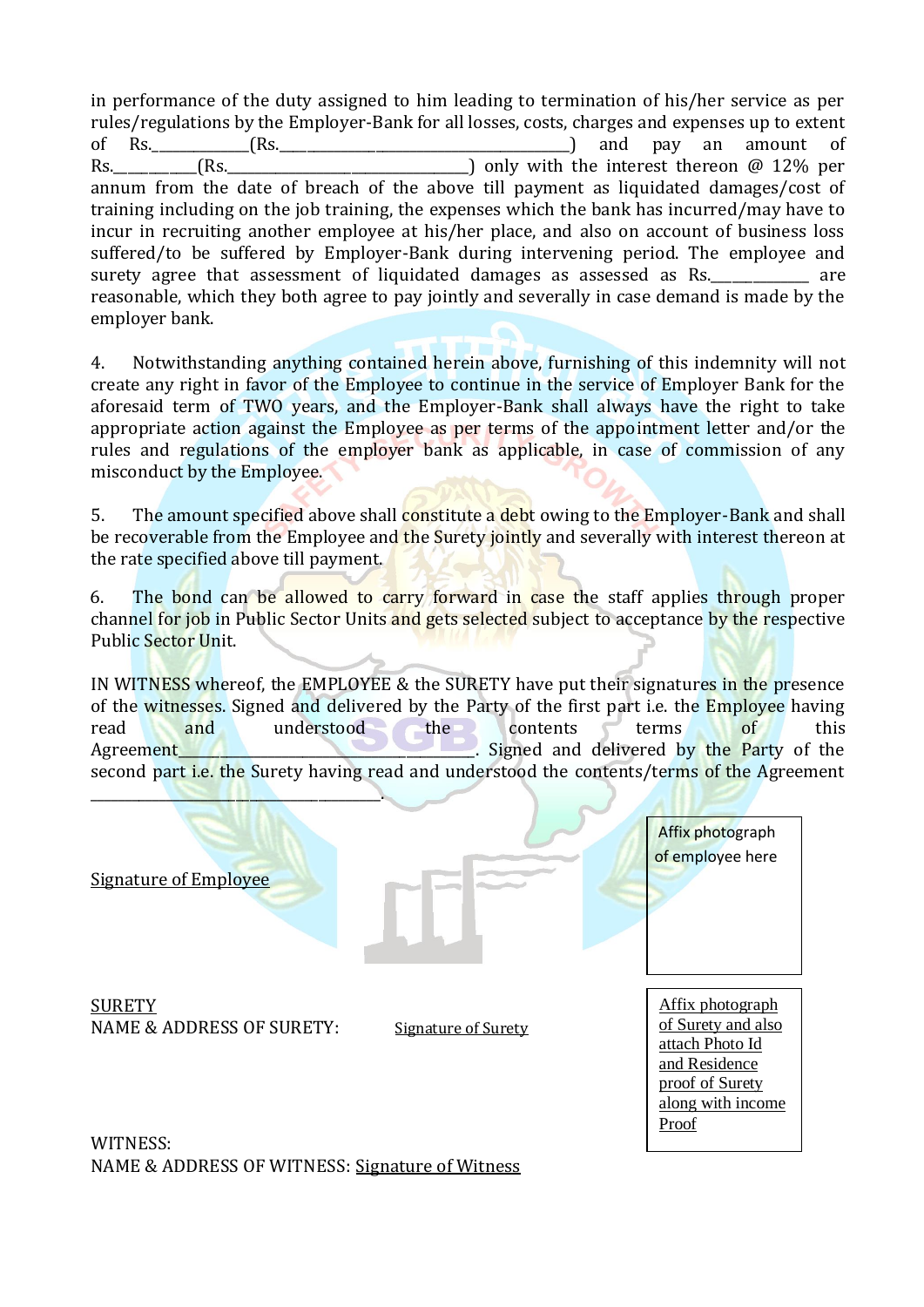#### **CODE OF CONDUCT FOR EMPLOYEES IN THE BANK WHILE USING INTERNET OR SOCIAL MEDIA**

- I. No employee of the Bank shall establish/ form/ promote any group/community on any internet site which uses the name or logo of The Bank /RRB or shall become member of any such group or community unless such group is expressly created or permitted by the Bank.
- II. If any employee of the Bank is creating any social network profile, he/ she should create such profile in his/ her real name and shall neither create any profile by using any ID otherwise than his/ her real name nor use the business email address on personal blogs or public social networking sites.
- III. No employee shall write/ express anything in any internet site or social media that may damage the reputation of the Bank or any of its employees.
- IV. No employee shall post, forward, upload or express any remarks/ views on any internet site or social media or share a link of any content on social media which may be defamatory, indecent, abusive, discriminatory or derogatory to the Bank or its officials/ employees in their official capacity.
- V. No employee should criticize the management of the Bank or the business processes or strategies of the Bank or policies of the Bank on any internet site or social media.
- VI. No employee shall discuss, disclose, post, forward, upload or share any content related to any colleagues, competitors, customers, suppliers or other third parties including their personal details on any internet site or social media without their prior consent.
- VII. No employee shall post, forward, upload or share any such information on social media which may result into breach of intellectual property rights.
- VIII. No employee shall without express authority use the name of the Bank while expressing any views in any of the internet sites/ social media.
- IX. No employee shall engage in collusive behaviour on any internet site or social media, with Bank's competitors or employees.
- X. No employee shall canvass for any donation, lottery or third-party marketing/business promotional activities/ affairs on any internet site or social media.
- XI. No employee of the Bank without obtaining prior written approval from his /her controller:
	- a) Shall express/ forward any view on any internet site or social media about the working of the Bank or the business of the Bank or generally about the Bank or any of its officials.
	- b) Shall express/ forward any views or opinion on behalf of the Bank or by using his/ her official position in the Bank
	- c) Shall publish/ forward any official information/ circulars/ memorandum/ documents etc. which are of the record of the Bank.

( **SIGNATURE** )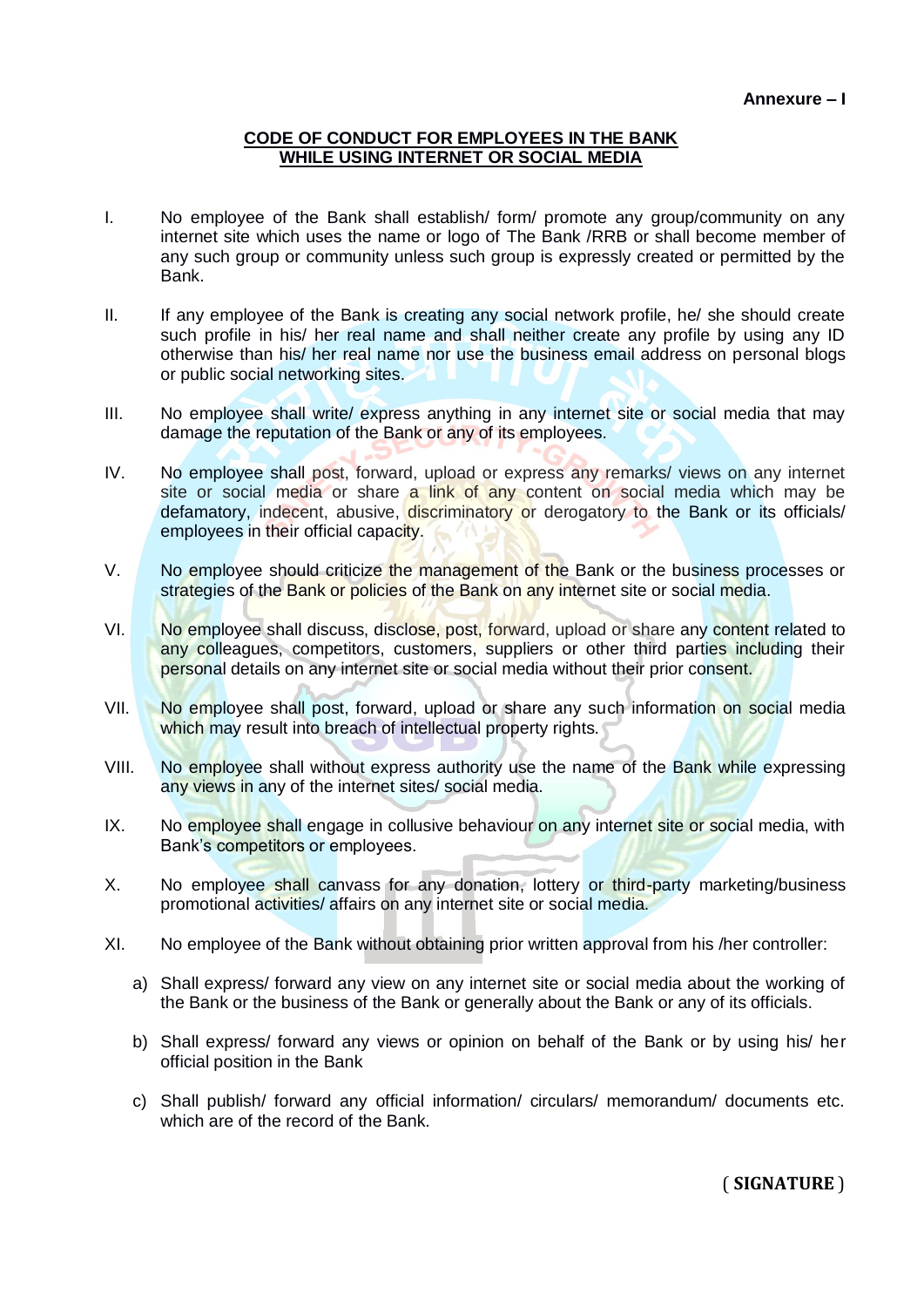- XII. No employee shall link from personal sites to any of his RRB/Bank-hosted websites, blogs, or social media sites, including business sites written by employees.
- XIII. No employees shall write about, comment on, or answer questions regarding any legal matter, litigation, or party to a lawsuit involving his Bank/RRB.
- XIV. No employee shall forward, upload, post or share any link to chain mail or junk mail on social media.
- XV. Employees shall use the social media sites judiciously in personal capacity. Use of social media & internet websites during office hours should complement/ support the current role assigned and not interfere with office duties/ commitments.
- XVI. Every employee shall be personally responsible for the content he or she publishes/forwards in any form on social media.
- XVII. No employee shall have the expectation of privacy while using the Bank's blogs, social media sites or Internet system.

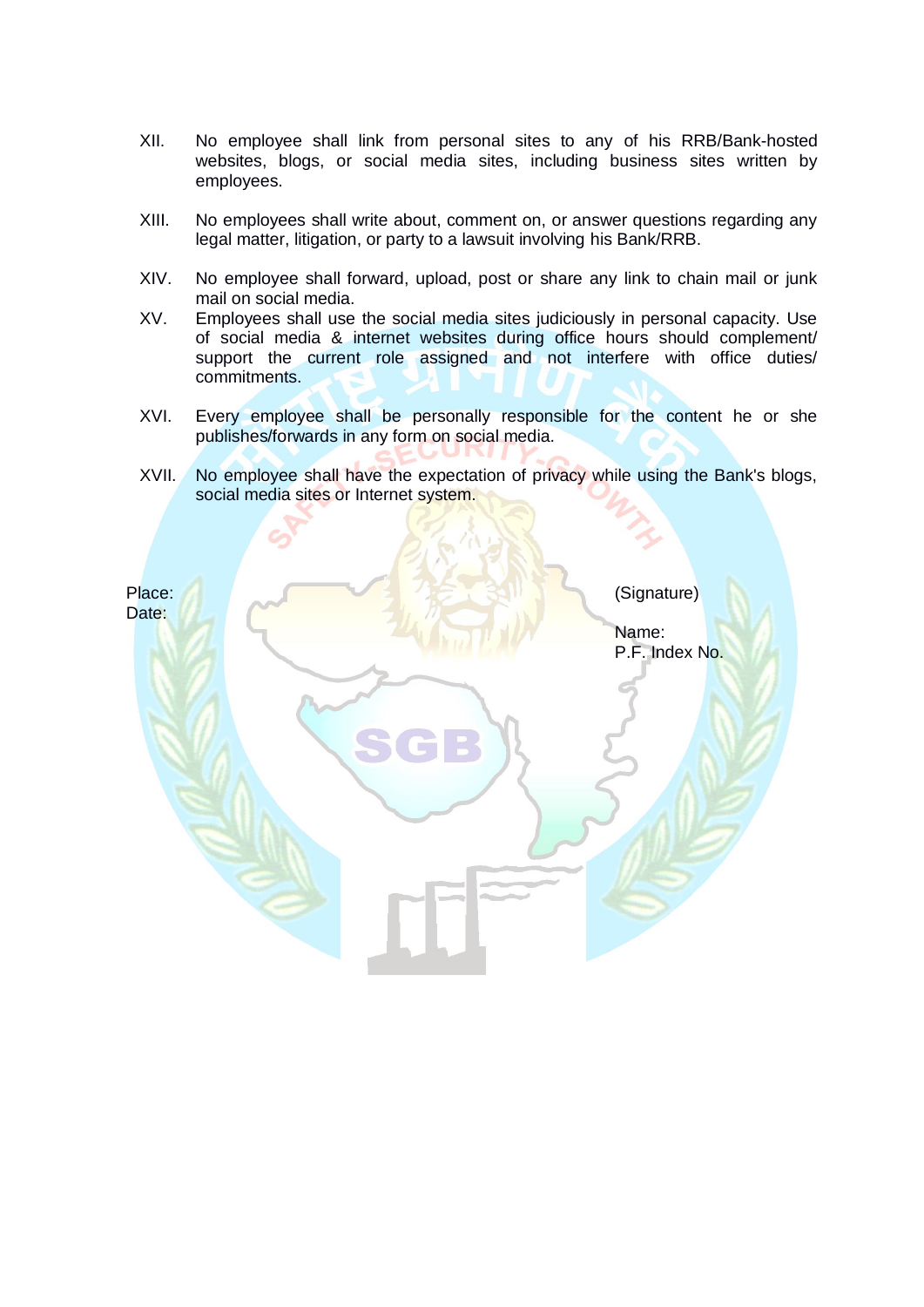**Annexure – II**

#### **CODE OF CONDUCT FOR STAFF FOR EXPRESSING VIEWS IN SOCIAL MEDIA**

### **ACKNOWLEDGMENT**

This is to acknowledge that I have read and understood the provisions of the Code of Conduct for Employees of Bank for expressing views on social media which is circulated vide e-circular No. PER/32 dated 01.08.2018.

2. I shall comply with the above Code of Conduct when using social media. I understand and affirm that any act in contravention/ violation of the provisions of Code of Conduct on my part shall be construed as a misconduct and shall amount to disciplinary proceeding against me under appropriate Service Rules as deemed fit by the Bank.

|                 | <b>V.SECURIT</b> |                                        |
|-----------------|------------------|----------------------------------------|
| Place:<br>Date: | "GR              | (Signature)<br>Name:<br>P.F. Index No. |
|                 |                  |                                        |
|                 | SGB              |                                        |
|                 |                  |                                        |
|                 |                  |                                        |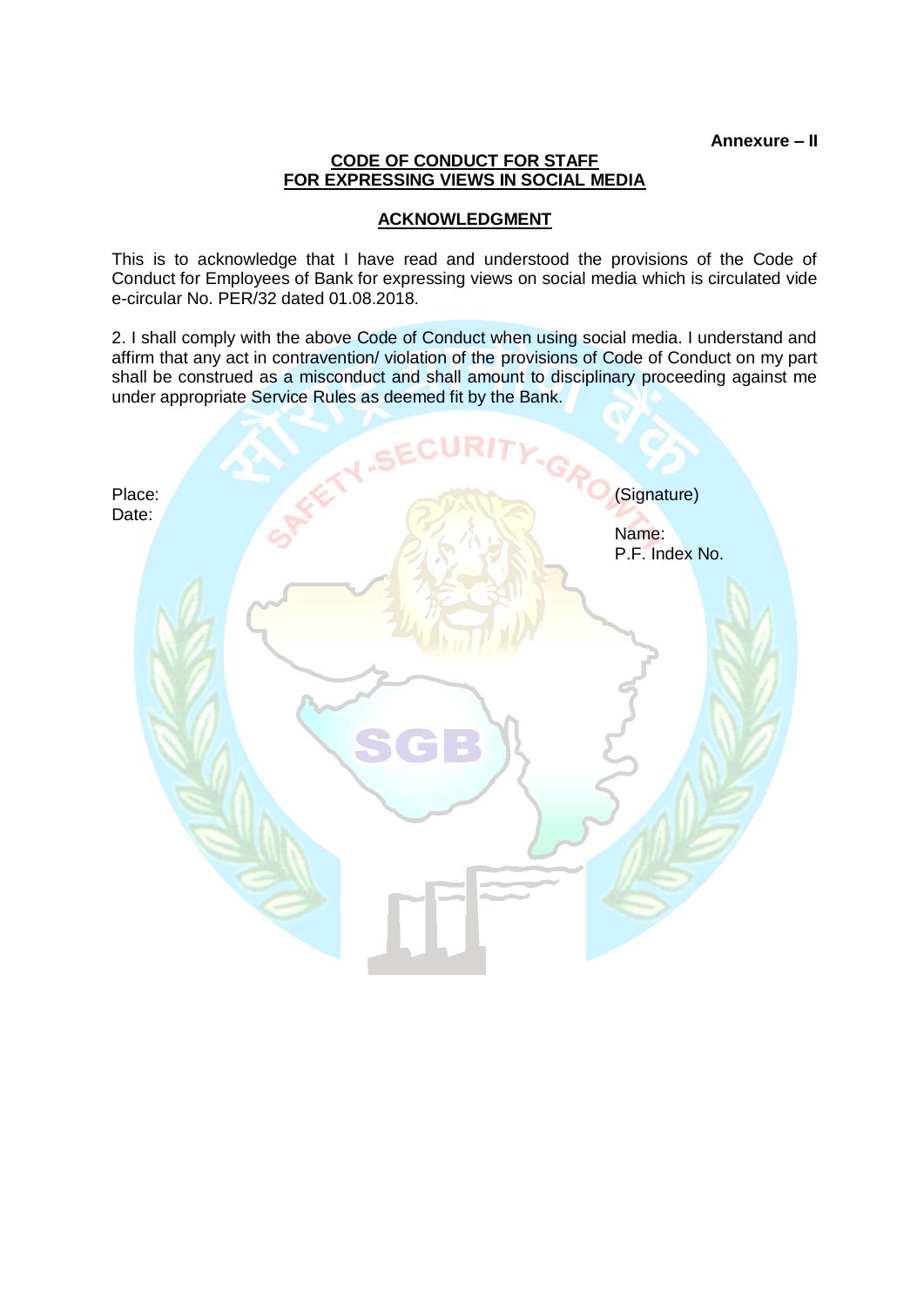### **DECLARATION FOR ANY JOBS APPLIED BEFORE JOINING**

I hereby declare that, I have already applied to following jobs/ services before joining to Saurashtra Gramin Bank.

| <b>Sr No</b> | <b>Job/Service Applied</b> | Adv No.                | Registration<br>No. | Date applied |
|--------------|----------------------------|------------------------|---------------------|--------------|
|              |                            |                        |                     |              |
|              |                            |                        |                     |              |
|              |                            |                        |                     |              |
|              |                            |                        |                     |              |
|              |                            | <b>10 Brown Is and</b> |                     |              |
|              |                            |                        |                     |              |
|              |                            | market the de-         |                     |              |

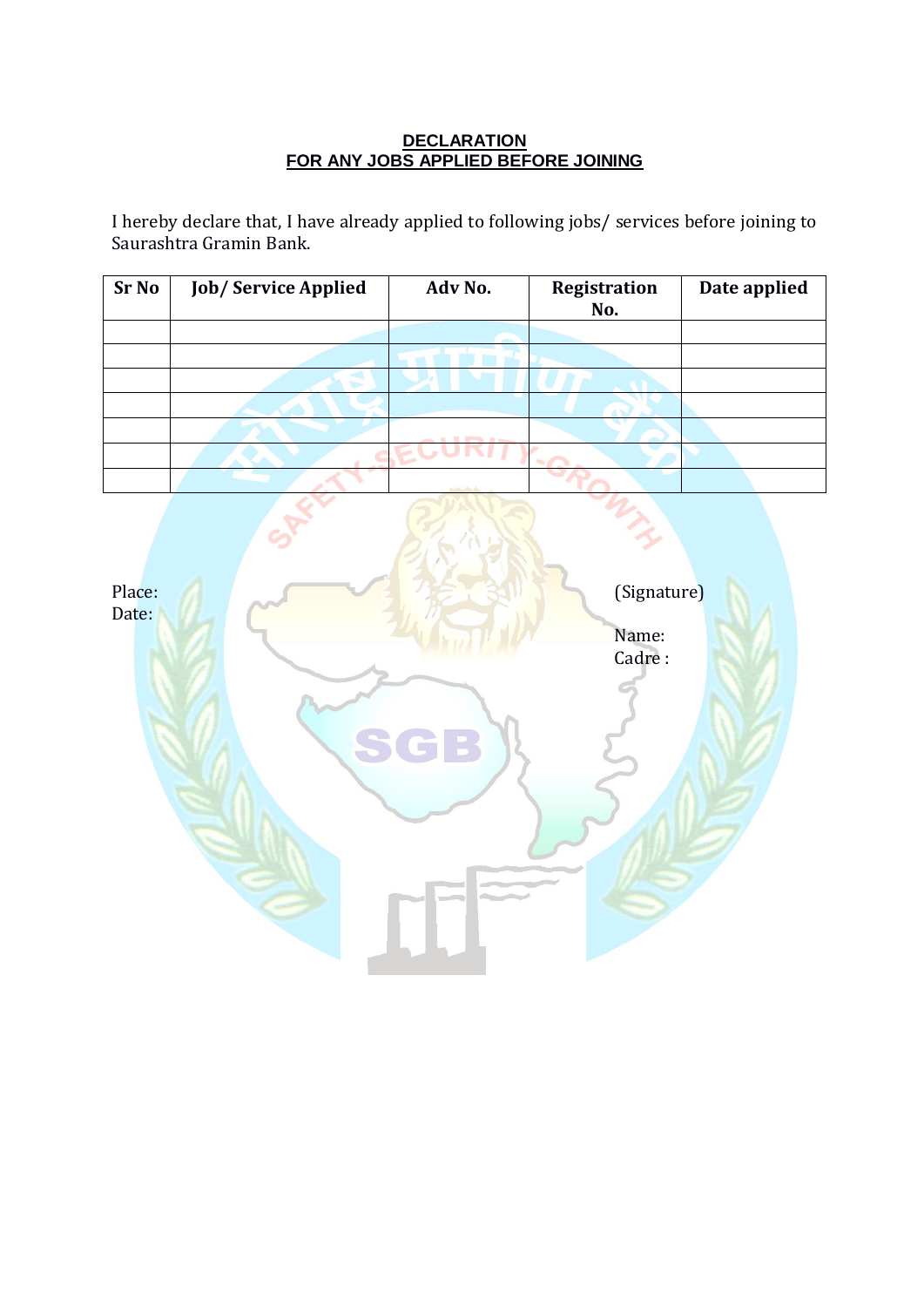The Chairman, Saurashtra Gramin Bank, Head Office, Rajkot.

1. I hereby declare that I am not an un-discharged bankrupt. I further declare that I have not at any time been adjusted insolvent or suspended payment or compounded with my creditors or convicted by a criminal court of any offence involving moral turpitude.

2. I am prepared to serve at any Branch / Office of the Bank.